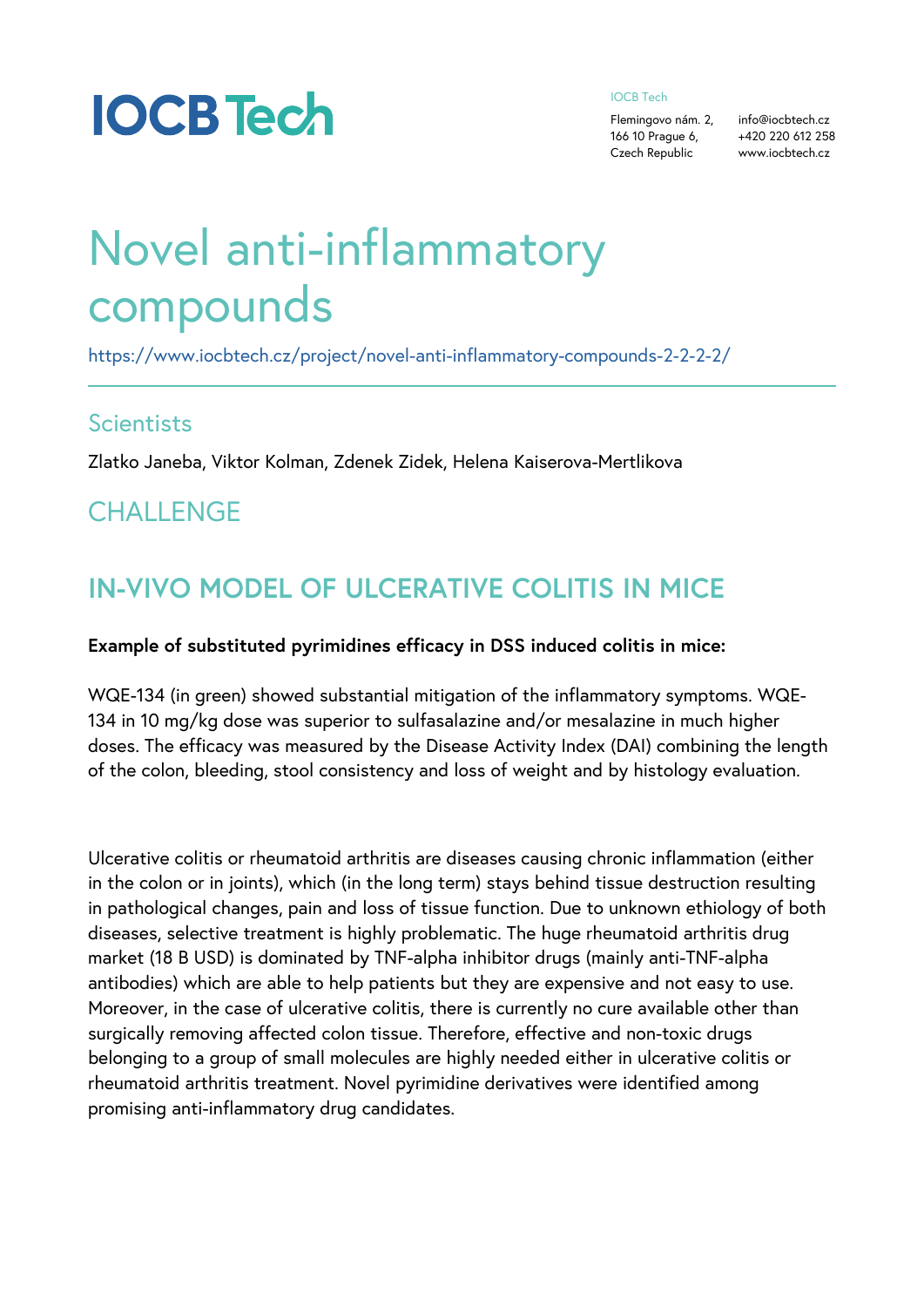# TECHNOLOGY

A library of about 1000 novel pyrimidine derivatives has been prepared and tested for inhibition of prostaglandin E2 (PGE2) production using potentiated (LPS) mouse peritoneal macrophage model.

The tested compounds inhibit the production of prostaglandin E2 preferentially by inhibiting the PGES1 synthase. This is based on the evidence of a correlation between PGE2 inhibition and PGES1 inhibition.

We have also observed a small shift in the level of cytokines and nitric oxide (NO) aftertreatment of the LPS potentiated macrophages by the pyrimidines. This may additionally play a positive role in the mitigation of the inflammatory process.

#### **Mode of Action – inhibition of the prostaglandin PGE2 inflammation response by PGES1 synthase inhibition**



**Mode of Action – inhibition of the prostaglandin PGE2 correlates with PGES1 inhibition**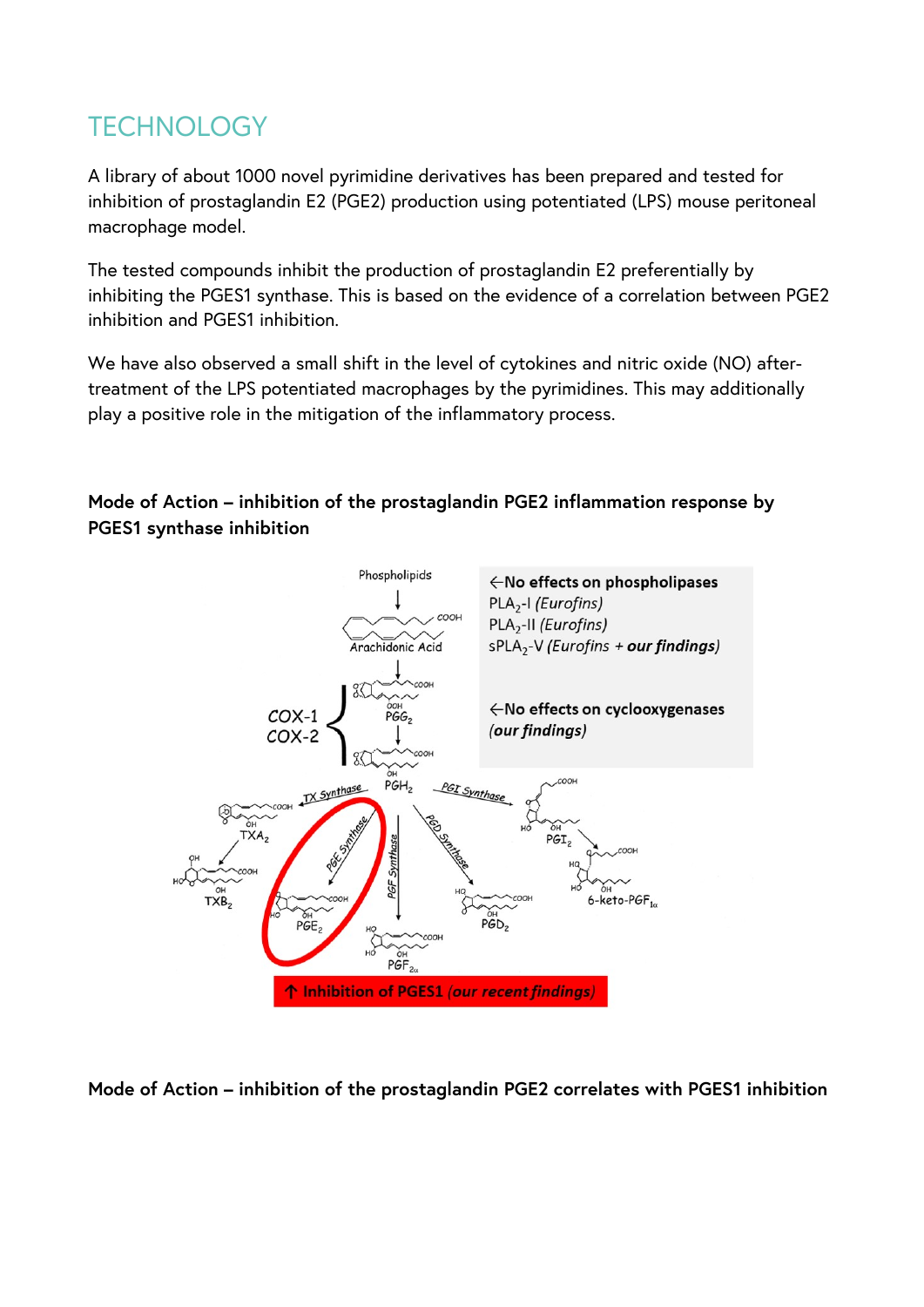

#### **Pyrimidine derivatives are inhibitors of PGE2 production (compounds listed here are not cytotoxic!)**



Clusters of pyrimidines according to the remaining  $PGE<sub>2</sub>$  production

**In vitro production and determination of PGE2.** Mouse peritoneal cells were cultured (2×106/ml) in presence of LPS (10 ng/ml) and concomitantly added pyrimidines. The supernatant concentration of PGE2 was determined by ELISA (RDSystems) after 5 h of culture.

**Mode of Action – slight effect on cytokines inflammation response was observed.**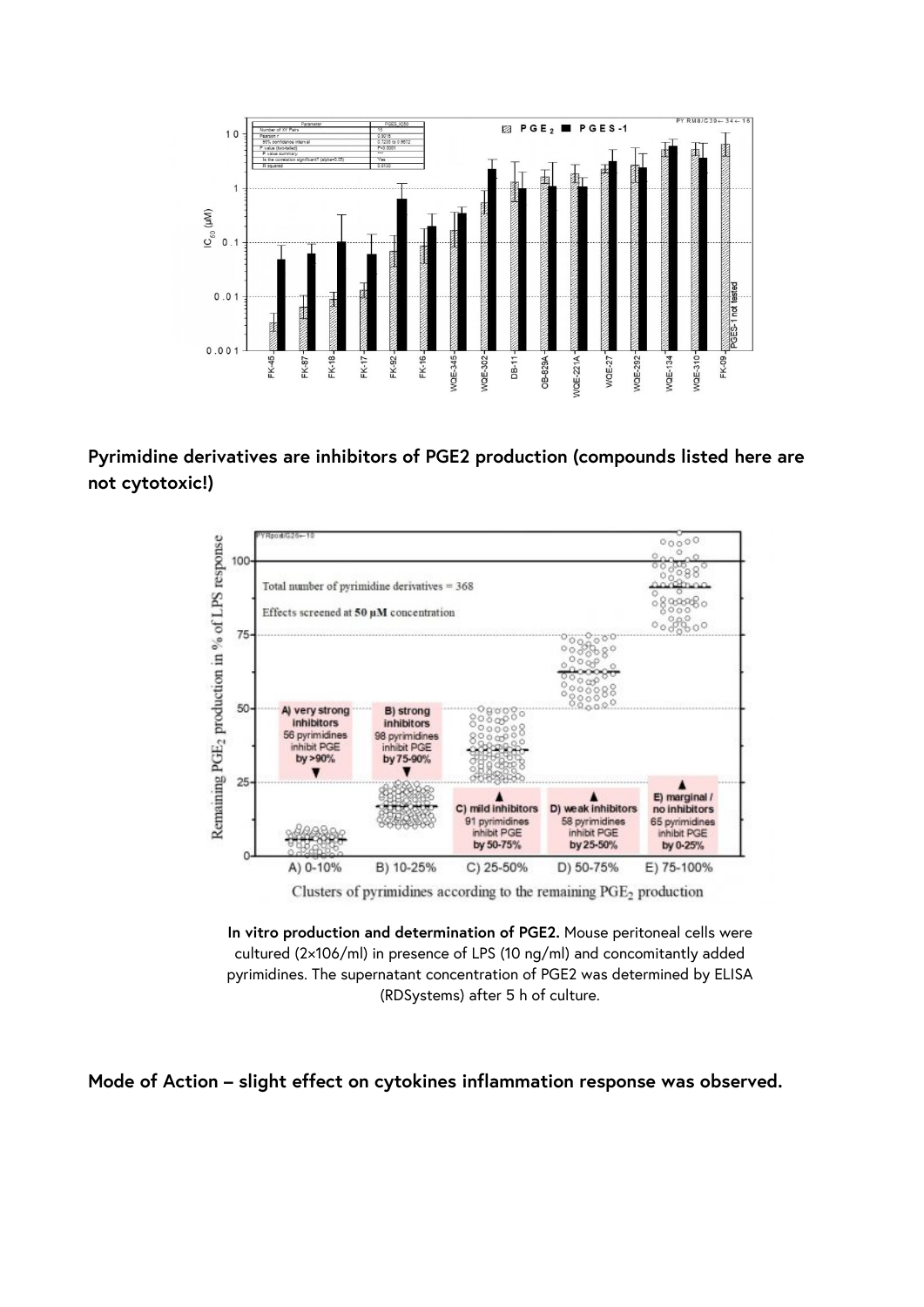

Effects of pyrimidines (50 µM) on the secretion of cytokines TNF-a (131 compounds), IL-1b (106 compounds) and IL-6 (103 compounds). For comparison, the effects on PGE2 and NO production are shown. System: mouse peritoneal cells stimulated with LPS and cultured 5 hrs. The concentration of cytokines was determined by ELISA.

# COMMERCIAL OPPORTUNITY

The IBD market is about USD 10 bn. and the rheumatoid arthritis market is about USD 18 bn.

### DEVELOPMENT STATUS

Early preclinical stage, *in vitro* and *in vivo* testing. Optimization of the lead structure and target validation is proceeding.

### **CATEGORIES**

Anti-inflammatory drugs, auto-immune diseases

## PARTNERING STRATEGY

Co-development or out-licencing.

### PATENT SITUATION

EP and US patents with a priority date in Feb 2011 were granted:

US 8,883,798 B2

EP 3 195 867 B1

PCT application with priority May 2017 in the process: WO 2018/215003 A1